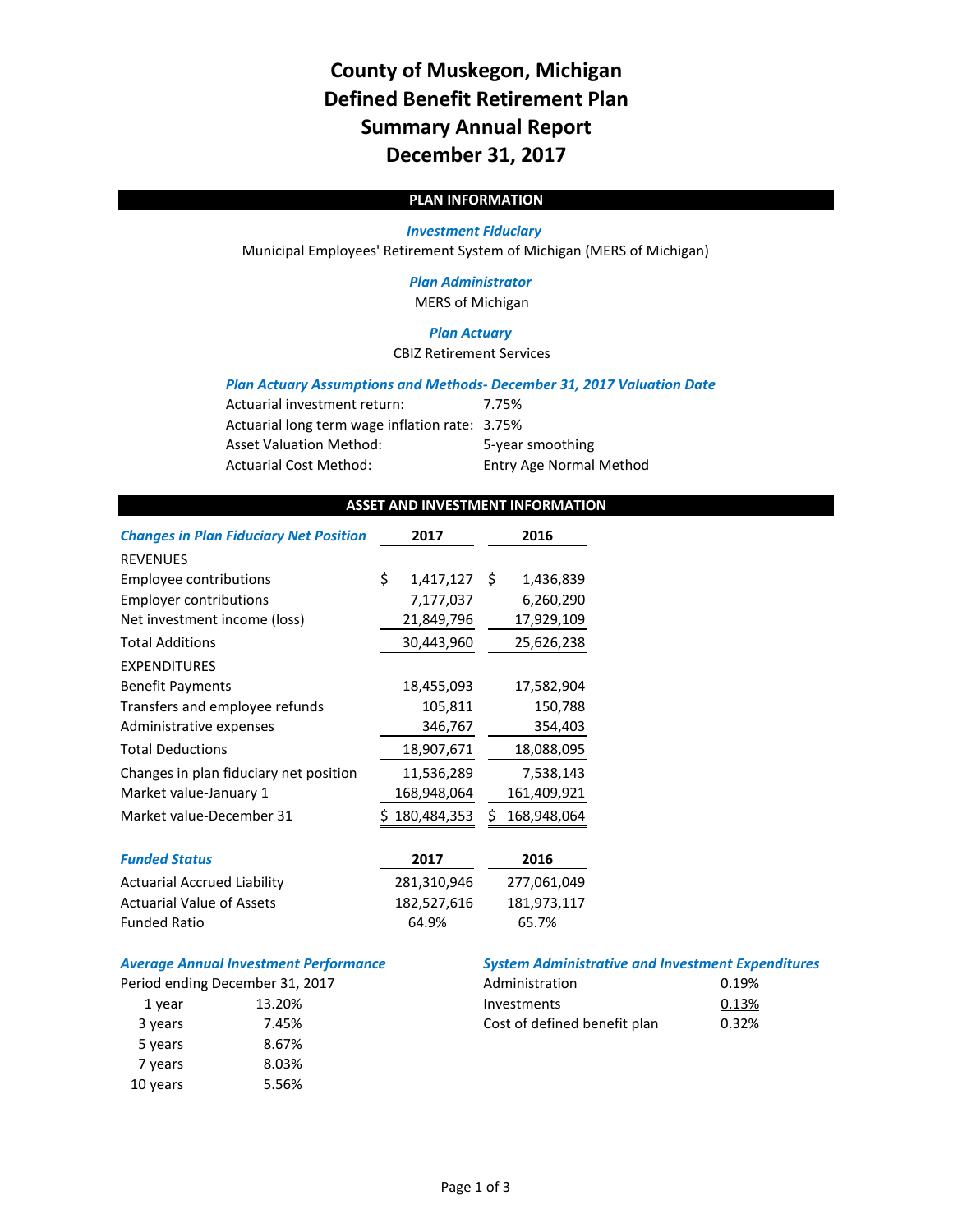# **County of Muskegon, Michigan Defined Benefit Retirement Plan Summary Annual Report December 31, 2017**

#### *Contribution Rates by Division as <sup>a</sup> Percentage of Active Member Valuation Payroll*

**Based on Actuarial Valuation Reports dated December 31, 2016 and 2017**

#### **For the fiscal years beginning October 1, 2018 and 2019**

|                                |             | <b>Components of Employer Contribution Rates</b> |                           |                          |          |                      |         |              | Employee |
|--------------------------------|-------------|--------------------------------------------------|---------------------------|--------------------------|----------|----------------------|---------|--------------|----------|
|                                |             | Employer                                         |                           | Amortization of Unfunded |          | Computed             |         | Contribution |          |
| <b>Employee Division</b>       | Normal Cost |                                                  | Accrued Liability (UAL) * |                          |          | <b>Employer Rate</b> |         | Rates        |          |
| (hired after dates)            | 2018        | 2019                                             |                           | 2018 Amort Pd            | 2019     | 2018                 | 2019    | 2018         | 2019     |
| 01 - Public Works              | 6.98%       | 7.18%                                            | 27.38%                    | 16                       | 38.46%   | 34.36%               | 45.64%  | 4.51%        | 4.51%    |
| 90 - Public Works (2/1/2011)   | 7.42%       | 7.55%                                            | 1.63%                     | 16                       | 2.26%    | 9.05%                | 9.81%   | 6.50%        | 6.50%    |
| 04 - MCF Union                 | 1.29%       | 2.64%                                            | 21.93%                    | 16                       | 95.03%   | 23.22%               | 97.67%  | 8.57%        | 8.57%    |
| 42 - MCF Union (3/1/2010)      | 4.90%       | 5.26%                                            | $-4.90%$                  | 10                       | $-5.26%$ |                      |         | 4.00%        | 4.00%    |
| 10 - General Local 214         | 7.87%       | 7.67%                                            | 21.01%                    | 16                       | 26.53%   | 28.88%               | 34.21%  | 3.84%        | 3.84%    |
| 91 - Gen Local 214 (11/1/2010) | 6.38%       | 6.56%                                            | 0.46%                     | 16                       | 0.95%    | 6.84%                | 7.51%   | 6.00%        | 6.00%    |
| 11 - General Nonunion          | 5.41%       | 5.37%                                            | 22.10%                    | 14                       | 28.05%   | 27.51%               | 33.42%  | 5.41%        | 5.41%    |
| 12 - District Court            | 7.94%       | 8.08%                                            | 41.19%                    | 8                        | 56.47%   | 49.12%               | 64.55%  | 1.50%        | 1.50%    |
| 13 - Health Dept Nurses        |             |                                                  |                           | 6                        |          |                      |         | 4.05%        | 4.05%    |
| 14 - CMH Workers               | 6.66%       | 6.68%                                            | 21.92%                    | 16                       | 36.38%   | 28.58%               | 43.06%  | 3.86%        | 3.86%    |
| 19 - CMH Workers (9/1/2010)    |             |                                                  |                           | 10                       |          |                      |         | 5.86%        | 5.86%    |
| 15 - Judges                    | 5.74%       | 4.86%                                            | 42.55%                    | 14                       | 50.54%   | 48.29%               | 55.40%  | 4.13%        | 4.13%    |
| 17 - Com/Electeds/Admin/Dir    | 5.94%       | 5.77%                                            | 89.30%                    | 14                       | 101.22%  | 95.24%               | 106.99% | 5.20%        | 5.20%    |
| 20 - Corrections Officers      | 8.45%       | 8.52%                                            | 12.76%                    | 16                       | 16.47%   | 21.22%               | 24.99%  | 2.69%        | 2.69%    |
| 24 - Corrections (9/1/2010)    | 5.90%       | 5.99%                                            | 0.81%                     | 16                       | 1.76%    | 6.72%                | 7.74%   | 5.69%        | 5.69%    |
| 22 - Deputies Local 214        | 7.94%       | 8.07%                                            | 35.10%                    | 16                       | 42.69%   | 43.03%               | 50.76%  | 5.00%        | 5.00%    |
| 25 - Deputies (1/1/2011)       | 7.79%       | 7.85%                                            | 1.00%                     | 16                       | 1.68%    | 8.79%                | 9.52%   | 6.50%        | 6.50%    |
| 23 - Sheriff Command           | 5.63%       | 5.47%                                            | 55.56%                    | 16                       | 67.08%   | 61.19%               | 72.55%  | 7.33%        | 7.33%    |
| 26 - Command (1/1/2011)        |             |                                                  | $\overline{\phantom{a}}$  | n/a                      |          |                      |         |              |          |
| 41 - AFSCME #570               | 3.69%       | 3.54%                                            | 32.39%                    | 10                       | 43.19%   | 36.08%               | 46.74%  | 5.58%        | 5.58%    |
| Weighted Average Percentage    | 6.36%       | 6.33%                                            | 26.22%                    |                          | 32.63%   | 32.58%               | 38.97%  | 4.81%        | 4.83%    |

\* Amortization period shown in years as of 12/31/2017. All divisions closed to new hires prior to 2017, with new hires not covered by MERS Defined Benefit Plan or Hybrid Plan Provisions. The amortization period was shortened in order to ensure adequate funding of the closed division. The UAL is being amortized using the "Accelerated to 5‐Year Amortization Method" under which the otherwise applicable MERS‐wide standard amortization period for positive unfunded liabilities in effect in the valuation year in which the division is closed is decreased annually by 2 years until the period reaches 6 or 5 years. Each year thereafter the amortization period is decreased by one year each valuation year until the unfunded liability is paid off. (The standard amortization period for <sup>a</sup> division with negative initial UAL is 10 years, with the 10 year period reestablished with each annual actuarial valuation.)